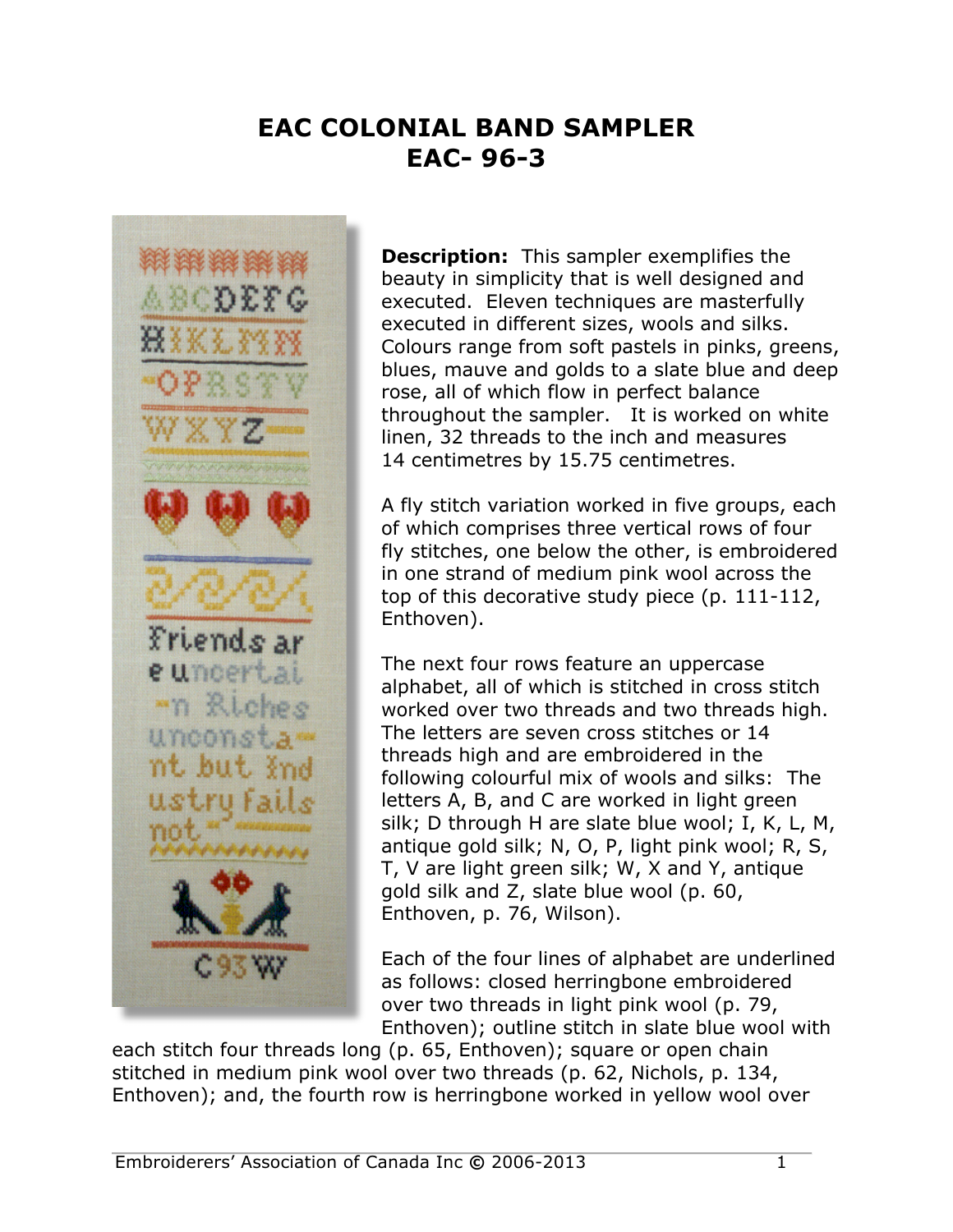three threads. The same yellow wool is used to fashion two sheaf stitches at the beginning of the third row of the alphabet and again to create the six sheaf stitches that follow the letter Z (p. 92, Enthoven; 190, Nichols).

The next two rows consist of a repeat step pattern with straight stitches covering two, three, four and five threads and then four, three and two at which point each new block shares the previous stitch covering two threads. Fashioned in light green silk, these rows face each other so that the peaks of the blocks are just two threads apart (p.57, Enthoven).

Three brilliant blooms in deep and medium rose silks are embroidered in cross stitches, each of which are over two threads. Each flower bears an antique gold and green cross-stitched base resting on an angular stem of four cross stitches, each over two threads and worked in light green silk. Four threads down from the stems of the flowers, a row of satin stitch over three threads is worked in light mauve silk (p.55, Enthoven).

The next band comprises of three relatively large scrolls worked in sheaf stitch in the same yellow wool as previously mentioned. Each sheaf stitch is four threads wide and four threads high. The base and top of each scroll consists of three sheaf stitches and the backs of the scrolls are designed with four sheaf stitches in step formation. All told, the scrolls are six sheaf stitches or 24 threads high.

Three threads below the scrolls is a tiny row of Montenegrin cross stitch in medium pink wool two threads high and two wide (p. 86, Christie). Interestingly, just as Mrs. Christie advises that the stitch may be viewed from either side, the embroiderer of this sampler has chosen to embroider this stitch so that the so-called wrong side of the Montenegrin stitch is what the viewer actually sees.

Four threads down from this narrow little band is a verse embroidered in cross stitch that is somewhat typical of what we might find in a Victorian sampler. "Friends are uncertain Riches unconstant but Industry fails not." And of course, " industry" implies the individual's dedication to work rather than leisure. The stitching also tends to imitate the work in early samplers in that the letter e in the word "are" at the end of the first line is stitched by itself at the beginning of the second line. Similarly, the word "uncertain" is not hyphenated at the end of a syllable, but instead the "n" drops to the following line with the hyphen preceding that letter. The hyphen consists of two sheaf stitches, each four threads high and four wide, worked in yellow wool. Again the word "unconstant" is broken after the a, with the hyphen comprising three yellow wool sheaf stitches ending the line. The letters n and t follow on the next line. However, when it comes to the word Industry,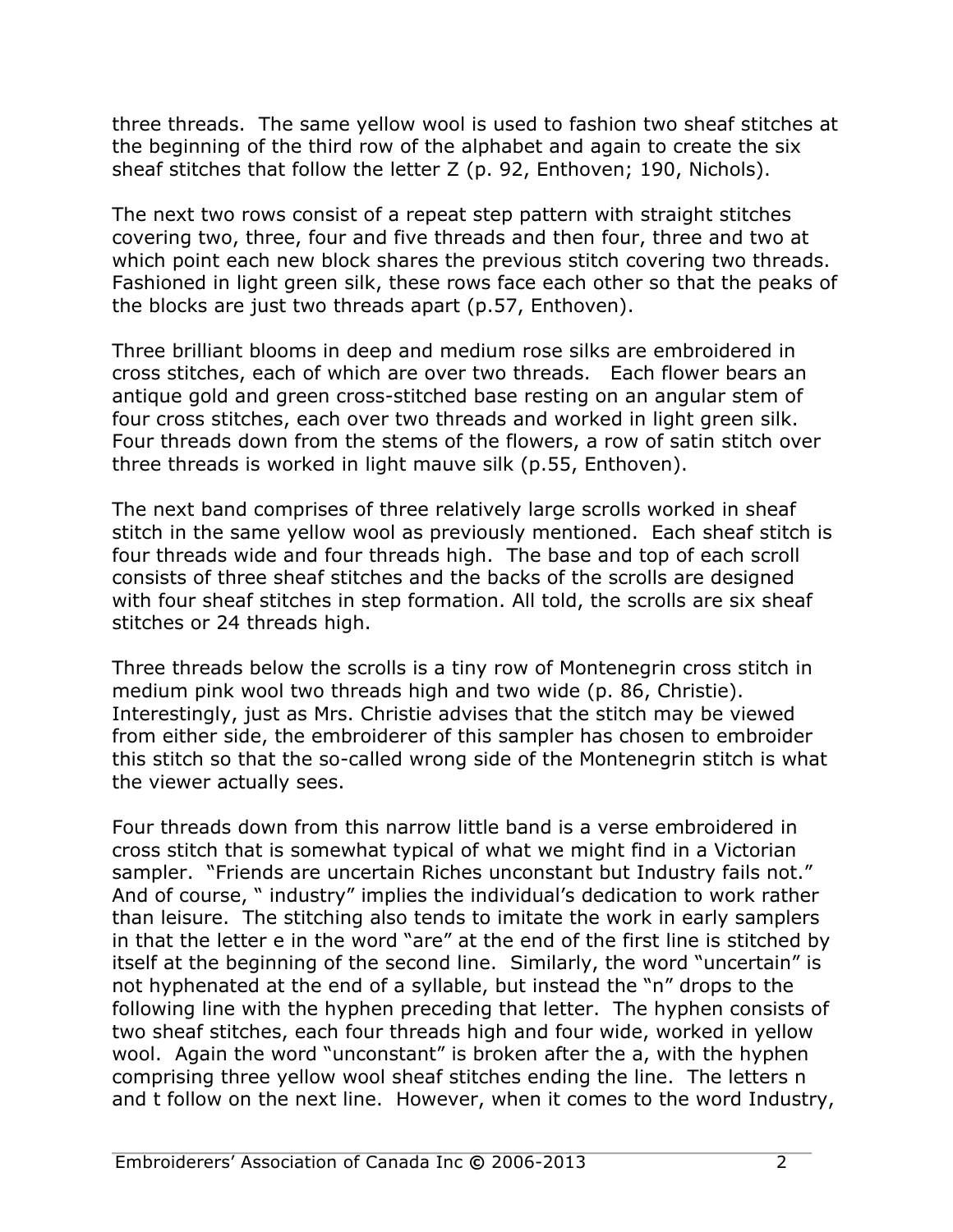it is broken at the end of the first syllable with the rest of the word being stitched on the following line but there is no hyphen. At the end of the word "not" there is no period but there are two sheaf stitches on the same line as the "cross" on the letter t. After a space of 10 threads there are 12 sheaf stitches in yellow wool that end that line. All of the upper case and the tall lower-case letters are seven cross stitches or 14 threads high. The lower case letters are fives crosses or 10 threads high. All the letters are stitched in the following mix of wools and silks: The first two words, "friends are" plus the letter u in "uncertain" are all stitched in slate blue wool; the remaining letters of "uncertain" to the first t in "unconstant" are stitched in light blue silk; all letter from the a in "unconstant" through to the word "not" are embroidered in antique gold silk.

Directly below is a beautiful, tiny zigzag band fashioned in tent stitches, all of which are only one thread wide and one thread high. The zigzag pattern is formulated by blocks of tent stitches, each of which consist of four vertical rows with four stitches to each row. In the blocks moving upward, each row is one stitch ahead of the next and always worked in antique gold silk as it moves across the band. In the blocks moving downward, each row of tent stitch is one stitch lower than the previous and these blocks are all worked in yellow silk. Needless to say the shading adds to the sense of dimension and movement to the zigzag pattern (p. 89. Christie).

The zigzag row is underlined by a narrow band of stem stitch over three threads but just one thread high in a very light green silk (p. 65. Enthoven).

The last motif on this colourful sampler displays two slate blue, symmetrical peacocks standing on either side of a yellow vase containing two deep rose flowers with a green stem and leaves, all worked in silk. The entire motif is embroidered in cross stitch with all stitches two threads high and two threads wide. Standing 32 threads or 16 crosses high, the peacocks' tails, which are closed, consist of three rows of cross stitch. The vase is nine cross stitches high, designed with a curved base and lip rimmed top. The diamond-shaped red flowers are 12 threads across at the widest width where they attach to the central stem, which is one cross stitch or two threads wide. Interestingly, neither the eyes in the peacocks nor the centres of the flowers are stitched, although correct spaces have been left. Did the embroiderer forget to embroider the two cross stitches, one above the other for the peacocks' eyes and the two cross stitches, side by side in the centre of the flowers or were these spaces intentionally not meant to be stitched?

A band of Algerian eye, four threads across and four threads high, is worked in medium pink wool and follows the above motif (p.58, Enthoven).